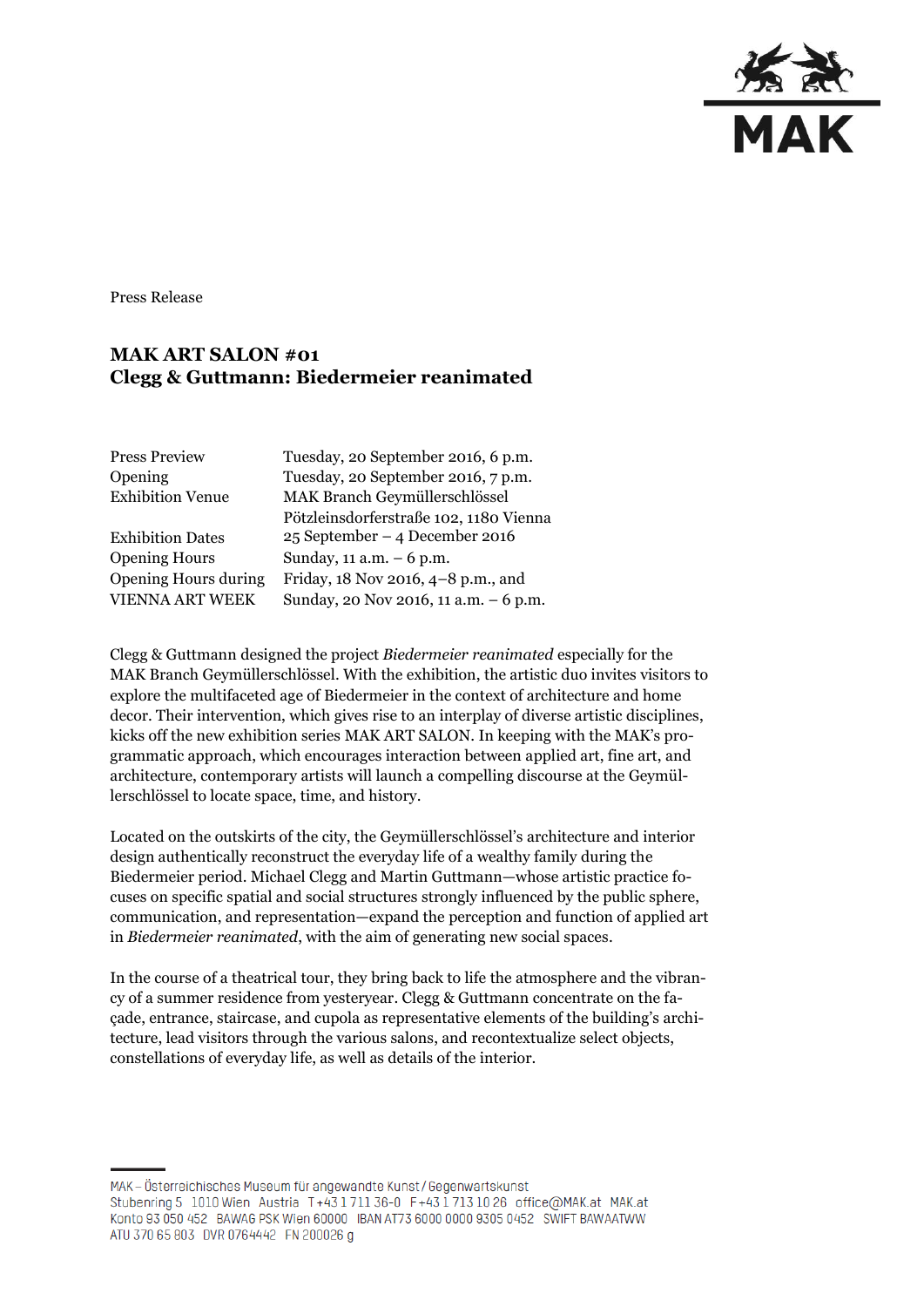

Inspired by the ornament as well as the wealth of forms and colors in the Biedermeier interior, they introduce a distinct, artistic level to the setting that reacts to existing sitespecific structures. The Geymüllerschlössel as an ensemble serves as the backdrop for numerous trenchant and staged tableaux—expressly lit and accompanied by music as well as the spoken word—of furniture, objects, instruments, and materials from the Biedermeier period.

The exhibition is accompanied by a publication of the same name—*MAK ART SALON #01: Clegg & Guttmann: Biedermeier reanimated*—which provides an explanation of the cultural codes of Biedermeier applied art and contemporary sentiments between the past and the present. Select interviews with experts—the art historians Christian Witt-Dörring and Markus Neuwirth, the artist Christian Mayer, as well as the MAK Curators Sebastian Hackenschmidt, Rainald Franz, Barbara Karl, and Elisabeth Schmuttermeier—add to the discourse initiated by Clegg & Guttmann at the Geymüllerschlössel.

The art of the Biedermeier period, which emerged in an era of stability between the end of the Napoleonic Wars in 1815 and the Revolutions of 1848, is closely connected to the restructuring of Europe and points to modern design concepts that are defined by a search for conceptual, simple, and clear forms. In geographical terms, this new style is associated with Austria, Germany, and Denmark in particular.

## **Clegg & Guttmann**

Since they started working together over 30 years ago, Michael Clegg (\* 1957 in Dublin) and Martin Guttmann (\* 1957 in Jerusalem) have understood their creative work as a "socio-communicative process." The duo's oeuvre comprises photographic and filmbased productions as well as object installations in public spaces. Clegg & Guttmann's works have been displayed in a large number of solo and group exhibitions in international museums and galleries, including the Kunstmuseum Bonn and the Photographische Sammlung/SK Stiftung Kultur, Cologne (2016); the mumok, Vienna (2015); Hammer Museum, Los Angeles (2015); Brandenburgischer Kunstverein, Potsdam (2015); The Metropolitan Museum of Art, New York (2014); and the National Museum of Art, Architecture and Design, Oslo (2012).

## **MAK Branch Geymüllerschlössel**

Built after 1808 as a summer villa for the merchant and banker Johann Jakob Geymüller (1760–1834), the Geymüllerschlössel offers a faithful insight into the variety of Biedermeier architectural language and interior decoration, while also reflecting the specific lifestyle and mindset of the Age of Metternich or *Vormärz*. Alongside the per-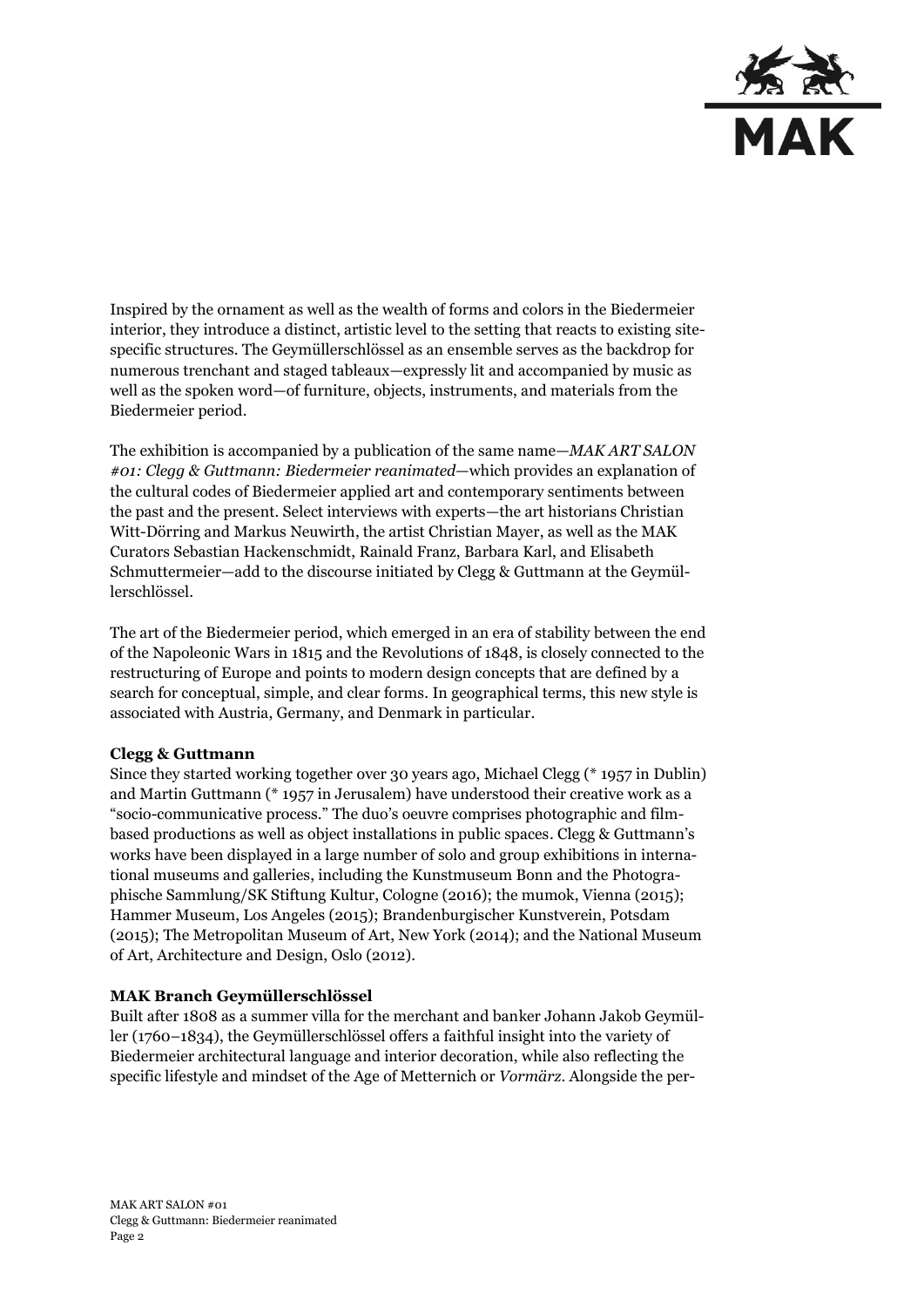

manent exhibition of 160 exquisite Old-Viennese clocks from Franz Sobek's collection, the Empire and Biedermeier furniture from the MAK Collection are among the most important exhibits in the building. Together with its scenic park, the Geymüllerschlössel comprises an extraordinary spectrum in which architecture, nature, interior, and handicraft, as well as historical and contemporary artistic approaches—such as James Turrell's Skyspace *The other Horizon* (1998/2004)—form a synergy. The MAK has been hosting a programmatic exhibition series at the Geymüllerschlössel branch since 2013. The MAK ART SALON builds on the MAK DESIGN SALON, in the context of which contemporary designers were invited to explore this era of change in the early 19th century and produce stylistic as well as social connections with the present day.

Press photos on the exhibition are available for download at MAK.at/en/press.

Generously supported by